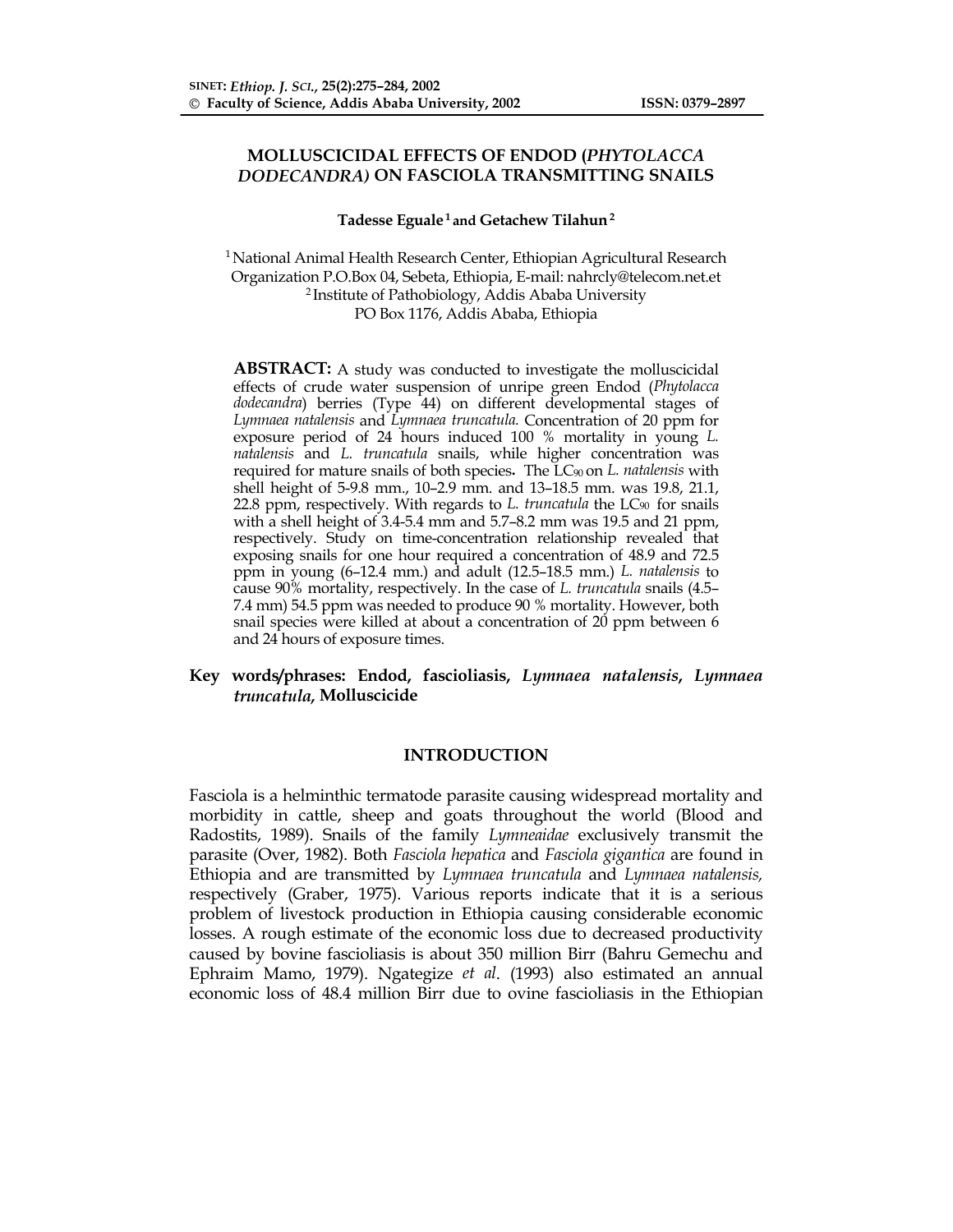highlands. Applying management tactics such as rotational grazing, fencing off, grazing by alternative hosts and treatment of infested animals with flukicidal drugs and the use of molluscides to kill snail intermediate hosts are among the methods for the control of fascioliasis (Blood and Radostits, 1989). The use of management tactics is impractical in countries like Ethiopia where most of the livestock are kept in communal grazing land. Chemotherapy has its limitations such as low efficacy against all stages of fluke, drug resistance and unaffordability for the vast majority of financial resource poor farmers (Blood and Radostits, 1989). Commercial molluscicides also have their own drawbacks like high price, toxicity to valuable aquatic organisms, loss of potency under different environmental conditions, repellence to snails at low concentration and low efficacy (Aklilu Lemma, 1984).

Endod (*Phytolacca dodecandra*), the Ethiopian soapberry plant, has long been known for its traditional use as soap for washing clothes. The discovery of molluscicidal properties of Endod led to extensive subsequent studies, which revealed endod to be the best plant derived molluscicide out of 1000 species so far tested (Legesse Weldeyohanis *et al.*, 1987). The main factors that make endod very promising in the control of snail-borne diseases are its high mulluscicidal potency, low mammalian toxicity, rapid biodegradability, stability under different environmental conditions, the potential for large scale cultivation and the adaptability of the plant to different agroecology (Aklilu Lemma and Yau, 1974; Legesse Weldeyohanis *et al.,* 1987).

The extraction of the active molluscicidal component of endod has been done by three main methods: water extraction, alcohol extraction and fermentation process. Both alcohol extraction and fermentation process produce high yield of the active material but they have limitations of high cost and lack of reproducibility, respectively. The water extraction process gives a less active product and the cost is very low (Aklilu Lemma *et al.,* 1972; Aklilu Lemma and Heyneman, 1975; Tesfaye Lemma and Aklilu Lemma, 1977). Lambert *et al.* (1991) recommended the application of simple water extract of partially ground berries. The use of crude powder of unripe green berries without any extraction process suspended in water is economically feasible and can be used directly by farmers.

Most of the bioassays done on snails were using alcohol and water extracts on schistosoma transmitting snails. Limited references are available on works done on crude endod powder particularly on fasciola transmitting snails. There is also scanty information on the effect of endod on different age groups of *Lymnaea* snails. Aklilu Lemma (1970) reported endod killed *L. natalensis* at higher concentration compared to schistosoma transmitting snail species. He also reported that 6 hrs exposure needs higher concentration than 24 hrs of exposure to get 90% mortality in other snail species while nearly equal concentration was needed in the case of *L. natalensis* at both exposure times.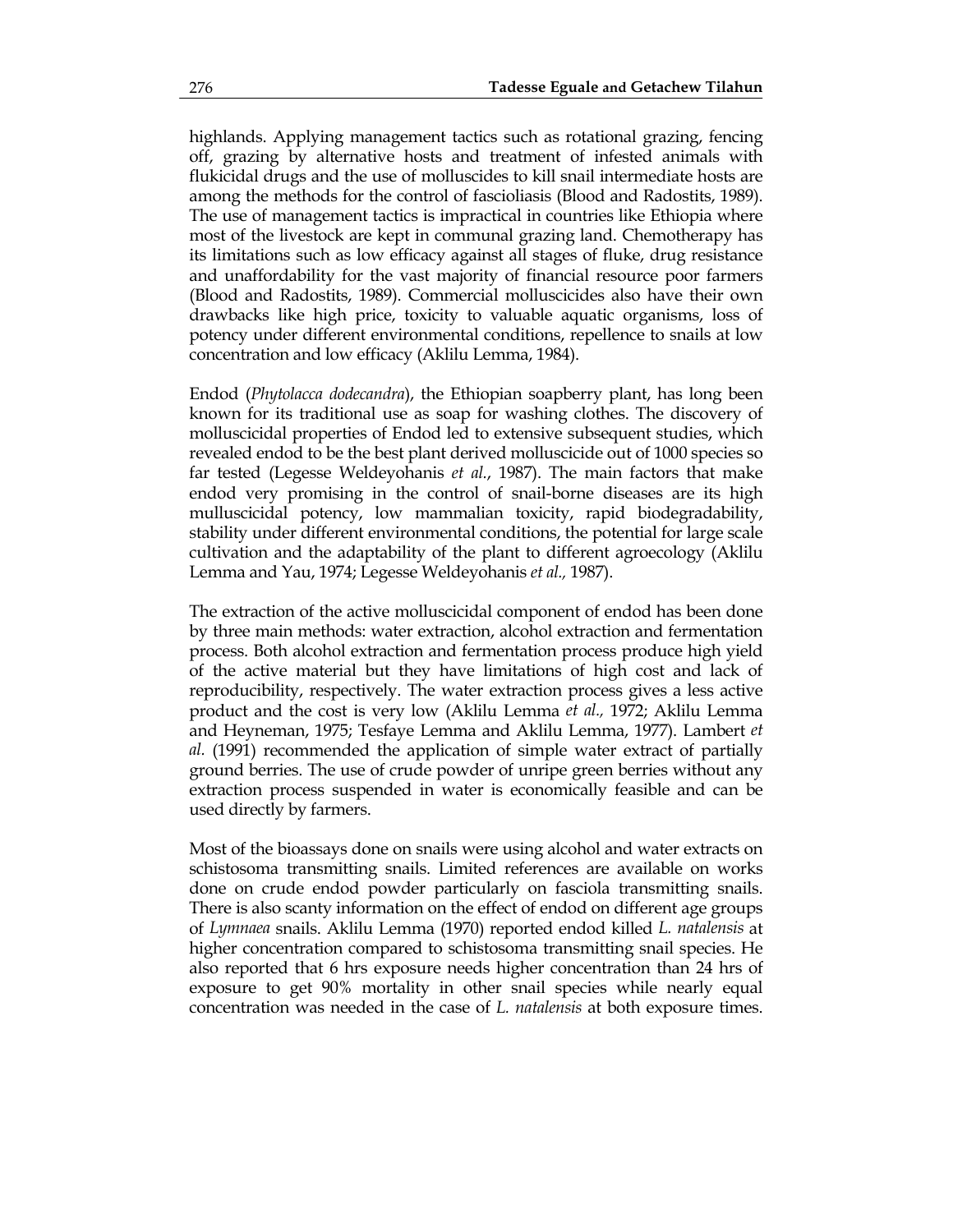The present study was conducted to observe the effect of endod on different age groups of fasciola transmitting snails and assessing time-concentration relationships.

# **MATERIALS AND METHODS**

# *Study location*

The study was conducted at the Institute of Pathobiology (IPB), Addis Ababa University.

# *Snails*

*L. natalensis* snails were collected from Lake Zeway, 160 kms South of Addis Ababa. They were kept in aquaria containing aged tap water fed with boiled and dried lettuce. *L. truncatula* snails were collected from Kordida, a small river 100 kms north of Addis Ababa, along the Addis Ababa - Debre Birhan road. The snails were kept in the laboratory by feeding them with blue green algae (*Nostock vascorum*) grown on petridishes. The limited experience on laboratory feeding of snails suggests that *L. natalensis* being a fresh-water snail thrives better when fed lettuce whereas *L. truncatula* being amphibious snail performs better on algae. Both snail species were kept in laboratory for an adaptation period of three to four days prior to initiation of the study. The test snails were checked for the presence of trematode infection and only two *L. truncatula* snails, which were excluded from the trial, were found shading the cercariae. The active snails were then selected and grouped based on their size (by measuring the snail shell height). A total of 1365 snails (945 *L. natalensis* and 420 *L. truncatula*) were used to investigate the effect of endod on developmental stages of snails, while 1637 snails (801 *L. natalensis* and 836 *L. truncatula*) were used for determination of time-concentration relationship.

## *Endod*

Unripe green berries of endod (Type 44), grown in the premises of IPB, were dried for three days in the sun and ground using an electric grinder.

### *Study design*

One gram of powder of endod was soaked in 500ml of clean tap water for 16– 18 hrs, which was then reconstituted to one liter to form a stock solution of 1000 Parts Per Million (ppm). This stock solution was diluted with clean tap water to give the desired weight to volume concentration expressed in ppm. Nine to ten snails were then placed in plastic trays containing 200 ml of serial dilutions of endod and the same volume of tap water for the control group. Following specified period of exposure, the snails and plastic trays were thoroughly washed with tap water and the snails were kept for recovery period of 24 hrs in aged tap water. The test was replicated 3-5 times based on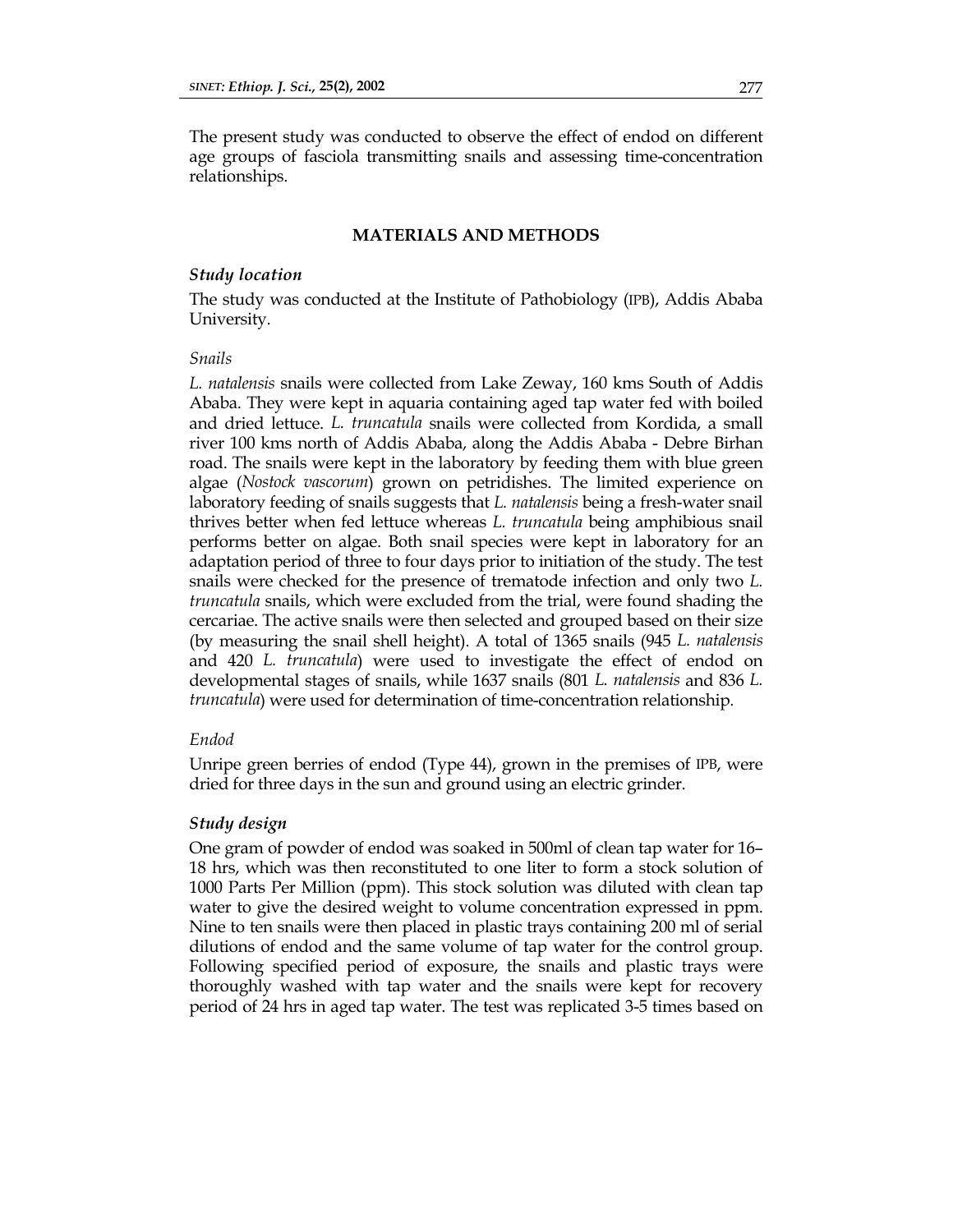the availability of snails for each purpose. The pH of the solution ranged between 6.45-6.55 throughout the study period. Identification of dead snails was based on the absence of motility and failure to react when the pads were pricked with needle.

### *Statistical analysis*

To estimate the lethal concentration (LC50 and LC90) the data were summarized using a scientific calculator following the procedure described by Healy (1988). The procedure is based on the principle of fitting a logit model to the data. Simple linear regression analysis is performed taking logit of the proportion as dependent variable and the logarithm of the dose as independent variable. In this case the null hypothesis is that the regression line fits well to the data. Expected proportion is obtained after getting expected logit using the regression result and the lethal concentrations are determined with their corresponding chi-square values by which the goodness-of-fit of the regression line to the data is assessed.

# **RESULTS**

The death rates for snails exposed for 24 hours to different concentrations of endod are shown in Table 1. A hundred per cent mortality was observed in young snails at a concentration of 20 ppm for both *L. natalensis* and *L. truncatula*, while a higher concentration was needed to produce the same effect in mature snails. The LC values of endod on different developmental stages of snails show that both species and all stages tested are nearly equally susceptible with slight decrease in susceptibility with the increase in age (Table 2). The difference in susceptibility among developmental stages of *L. natalensis* increases at short exposure time (Table 3).

**Table 1. Effect of endod on different developmental stages of snails after 24 hours of exposure.** 

| <b>Species</b> | Shell<br>height<br>(mm) | Total no of<br>snails per each<br>concentration | Percentage mortality in the following concentrations (ppm) |          |      |      |    |      |     |
|----------------|-------------------------|-------------------------------------------------|------------------------------------------------------------|----------|------|------|----|------|-----|
|                |                         |                                                 | $\Omega$                                                   | 7.5      | 10   | 12.5 | 15 | 17.5 | 20  |
| L. natalensis  | 5-9.8                   | 45                                              | 2.2                                                        | $\theta$ | 29   | 40   | 69 | 82   | 100 |
|                | 10-12.9                 | 45                                              | $\Omega$                                                   | $\theta$ | 24   | 42   | 62 | 82   | 89  |
|                | 13-18.5                 | 45                                              | 4.4                                                        | $\theta$ | 15.6 | 26.7 | 51 | 72   | 80  |
| L. trucantula  | $3.4 - 5.4$             | 30                                              | 6.7                                                        | 10       | 30   | 43   | 70 | 80   | 100 |
|                | $5.7 - 8.2$             | 30                                              | 3.3                                                        | 10       | 33   | 43   | 57 | 73   | 90  |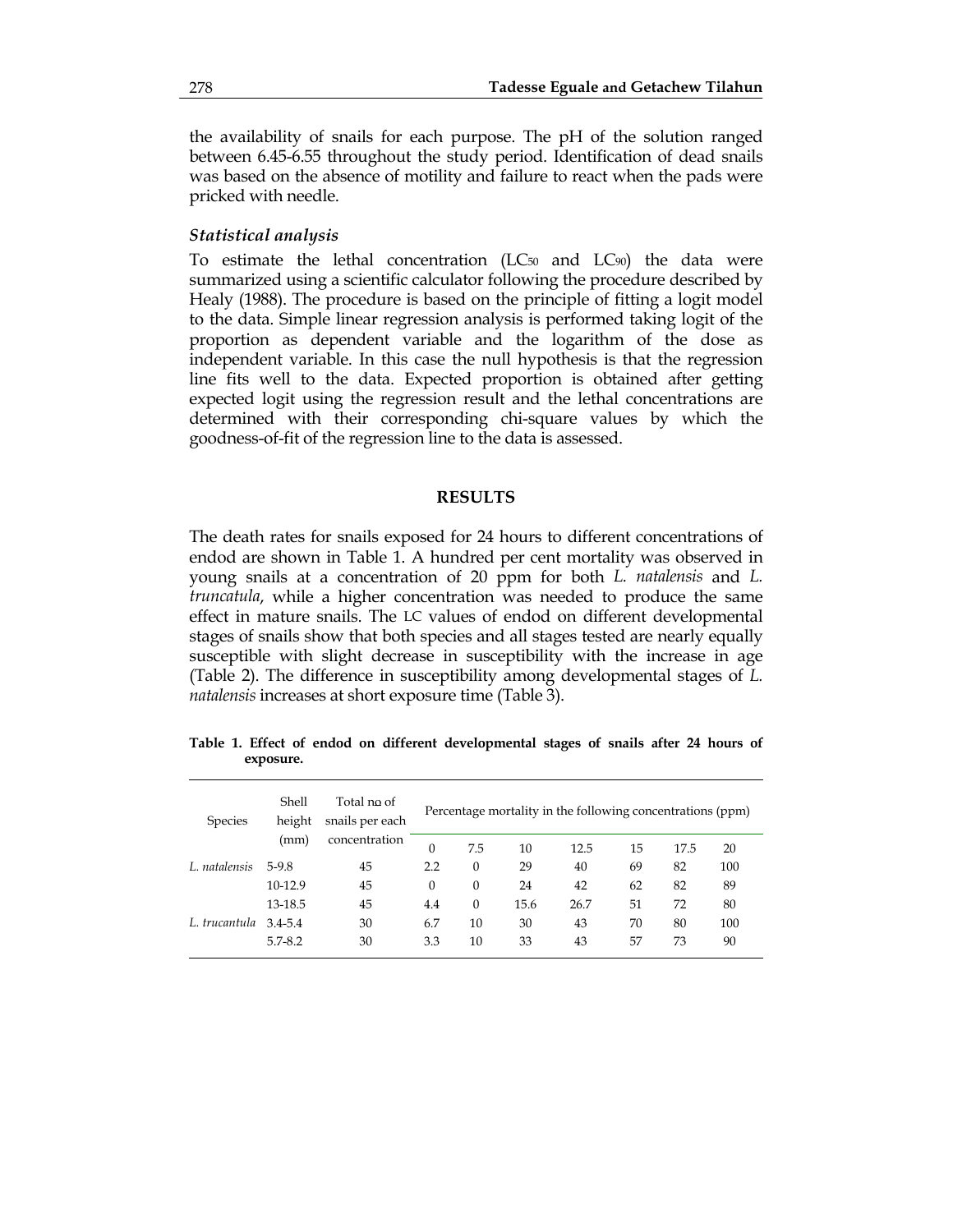| <b>Species</b> | Shell height (mm) | $LC_{50}$ (ppm) | LC90 (ppm) | $X^2$ | d.f |
|----------------|-------------------|-----------------|------------|-------|-----|
|                | $5-9.8$           | 12.6            | 19.8       | 1.91  | 3   |
| L. natalensis  | $10-12.9$         | 13.1            | 21.1       | 2.63  | 3   |
|                | 13-18.5           | 14.5            | 22.8       | 0.86  | 3   |
|                | $3.4 - 5.4$       | 12.1            | 19.5       | 0.94  | 3   |
| L. truncatula  | $5.7 - 8.2$       | 12.6            | 21.0       | 2.94  | 4   |

**Table 2. Susceptibility of different developmental stages of** *L. natalensis* **and** *L. truncatula* **to endod after 24 hours of exposure.** 

#### **Table 3. Mortality rates of** *L. natalensis* **exposed to different concentrations of endod at 1,3,6 and 24 hours of exposure.**

|                  |                  |             | Mortality            |                  |                       |                  |  |
|------------------|------------------|-------------|----------------------|------------------|-----------------------|------------------|--|
| Exposure         | Concentration    | No. of      | Young snails         |                  | Mature Snails         |                  |  |
| time (hrs)       | (ppm)            |             | Snails<br>$(6-12.4)$ |                  | $(12.5 - 18.5$ mm $)$ |                  |  |
|                  |                  |             | No. Dead             | $\%$             | No. Dead              | $\%$             |  |
|                  | $\boldsymbol{0}$ | 27          | $\,1$                | 3.7              | $\boldsymbol{0}$      | $\boldsymbol{0}$ |  |
|                  | $10\,$           | H.          | 5                    | 18.5             | $\sqrt{2}$            | 7.4              |  |
|                  | 15               | П           | 6                    | 22.2             | 5                     | 18.5             |  |
|                  | $20\,$           | П           | 9                    | 33.3             | $\epsilon$            | 22.2             |  |
| $\mathbf 1$      | 25               | H           | 13                   | 48.2             | $\,8\,$               | 29.6             |  |
|                  | $30\,$           | H           | 18                   | 66.7             | 15                    | 55.6             |  |
|                  | 35               | H.          | 23                   | 85.2             | $18\,$                | 67               |  |
|                  | $\boldsymbol{0}$ | 30          | $\boldsymbol{0}$     | $\boldsymbol{0}$ | $\boldsymbol{0}$      | $\boldsymbol{0}$ |  |
|                  | 10               | H.          | $\sqrt{4}$           | 13.3             | $\sqrt{2}$            | 6.7              |  |
| $\mathfrak{Z}$   | 15               | H           | $\,8\,$              | 26.7             | $\overline{7}$        | 23.3             |  |
|                  | 20               | п           | 13                   | 43.3             | 13                    | 43.3             |  |
|                  | 25               | H           | 21                   | $70\,$           | 18                    | 60               |  |
|                  | $30\,$           | П           | 26                   | 86.7             | 22                    | 73.3             |  |
|                  |                  |             |                      |                  |                       |                  |  |
|                  | $\mathbf{0}$     | 27          | $\mathbf{1}$         | 3.7              | $\boldsymbol{0}$      | $\boldsymbol{0}$ |  |
|                  | $10\,$           | H.          | 5                    | 18.5             | 3                     | 11.1             |  |
| $\boldsymbol{6}$ | 12.5             | П           | 13                   | 48.2             | 11                    | 40.7             |  |
|                  | 15               | H           | 19                   | 70.4             | 15                    | 55.6             |  |
|                  | 17.5             | П           | 22                   | 81.5             | 19                    | $70.4\,$         |  |
|                  | 20               | п           | 27                   | 100              | 24                    | 88.9             |  |
|                  | $\mathbf{0}$     | 45          | $\mathfrak{Z}$       | 6.7              | $\boldsymbol{2}$      | 4.4              |  |
|                  | 10               | $\bar{\Pi}$ | 9                    | $20\,$           | $\,8\,$               | 17.8             |  |
| 24               | 12.5             | П           | 17                   | 37.8             | 13                    | 28.9             |  |
|                  | 15               | п           | 31                   | 68.9             | $24\,$                | 53.3             |  |
|                  | 17.5             | H           | 37                   | 82.2             | 34                    | 75.6             |  |
|                  | $20\,$           | H           | 45                   | $100\,$          | 42                    | 93.3             |  |
|                  |                  |             |                      |                  |                       |                  |  |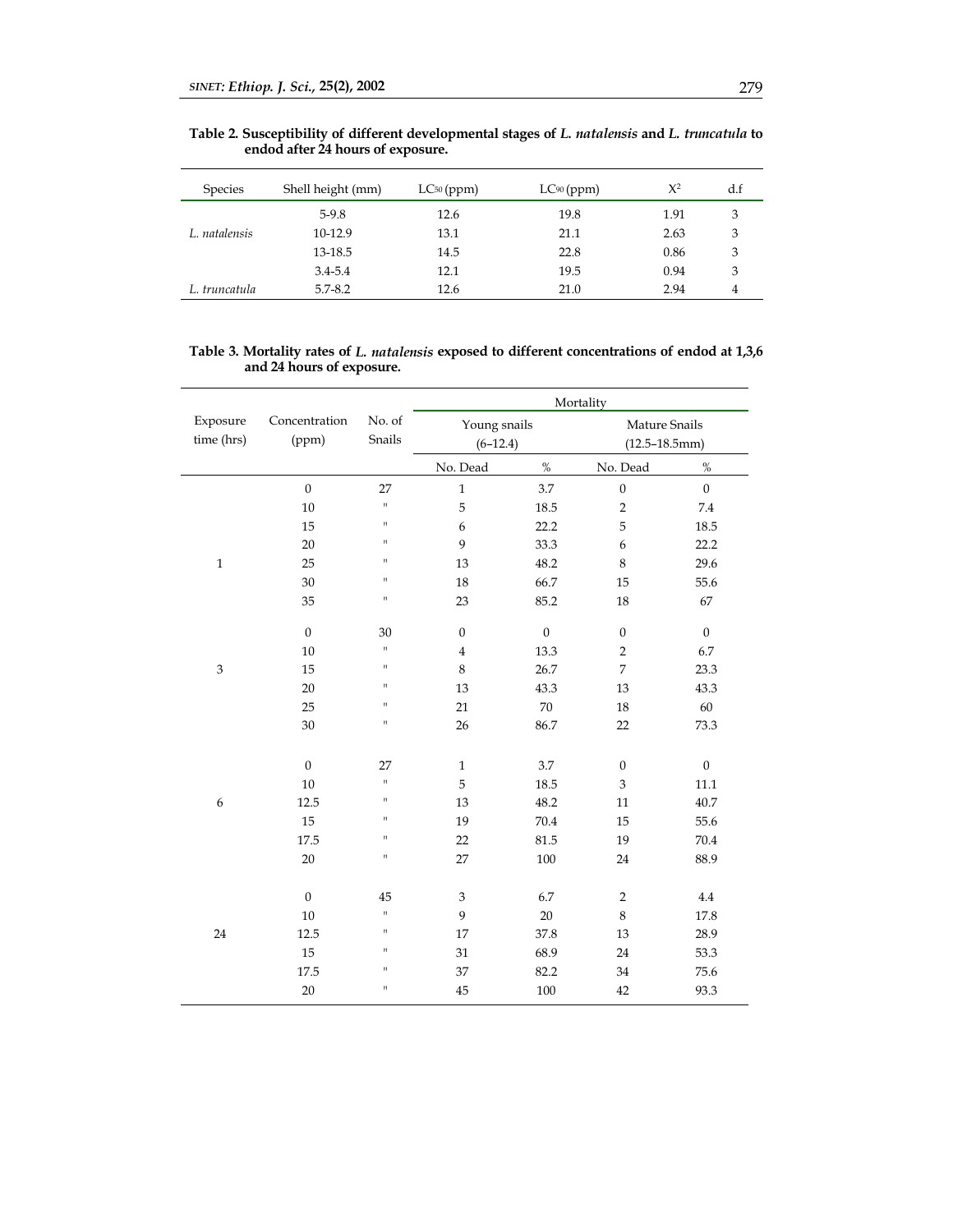More than 40 ppm was required to induce 90% mortality when snails were exposed for 1 and 3 hours while about 20 ppm was sufficient to get the same effect in 6 and 24 hours of exposure time (Tables 3 and 4). The estimated LC values show that increasing the exposure period reduces the amount of endod required. However, LC50 and LC90 values for both species of *Lymnaea* were similar both at 6 and 24 hours of exposure (Table5).

| Exposure                  | Concentration    | No. of Snails | Mortality        |                  |
|---------------------------|------------------|---------------|------------------|------------------|
| Time(hrs)                 | (ppm)            |               | No. Dead         | $\%$             |
|                           | $\boldsymbol{0}$ | 30            | $\boldsymbol{0}$ | $\boldsymbol{0}$ |
|                           | 20               | $\mathsf{H}$  | 5                | 16.7             |
|                           | 25               | $\sf H$       | $10\,$           | 33.3             |
|                           | $30\,$           | $\sf H$       | $13\,$           | 43.3             |
| $\mathbf 1$               | 35               | $\sf H$       | 15               | $50\,$           |
|                           | $40\,$           | $\sf H$       | $20\,$           | 66.7             |
|                           | 45               | $\sf H$       | 25               | 83.3             |
|                           | 50               | $\sf H$       | 27               | $90\,$           |
|                           | $\boldsymbol{0}$ | $30\,$        | $\boldsymbol{0}$ | $\boldsymbol{0}$ |
|                           | 15               | $\mathbf{H}$  | $\boldsymbol{7}$ | 23.3             |
| $\ensuremath{\mathbf{3}}$ | $20\,$           | $\mathsf{II}$ | $10\,$           | 33.3             |
|                           | 25               | $\mathbf{u}$  | 15               | $50\,$           |
|                           | 30               | 29            | 19               | 65.5             |
|                           | 35               | $30\,$        | 25               | 83.3             |
|                           | $40\,$           | $\mathsf{H}$  | 28               | 93.3             |
|                           | $\boldsymbol{0}$ | $30\,$        | $\mathbf 1$      | $3.3\,$          |
|                           | $10\,$           | $\mathsf{H}$  | $\bf{4}$         | 13.3             |
|                           | 12.5             | $\sf H$       | $11\,$           | 36.7             |
| 6                         | $15\,$           | $\sf H$       | $18\,$           | $60\,$           |
|                           | 17.5             | $\sf H$       | 22               | 73.3             |
|                           | $20\,$           | $\sf H$       | 28               | 93.3             |
|                           |                  |               |                  |                  |
|                           | $\boldsymbol{0}$ | $30\,$        | $\sqrt{2}$       | $6.7\,$          |
|                           | 7.5              | $\mathbf{u}$  | $\bf 4$          | 13.3             |
|                           | $10\,$           | $\bar{\rm H}$ | $\boldsymbol{9}$ | $30\,$           |
| 24                        | $12.5\,$         | 28            | 12               | 42.9             |
|                           | $15\,$           | $30\,$        | $16\,$           | 53.3             |
|                           | 17.5             | $\mathbf{H}$  | 21               | $70\,$           |
|                           | $20\,$           | 29            | 25               | 86.2             |

**Table 4. Mortality rates of** *L. truncatula* **(4.5–7.4 mm) exposed to different concentrations of endod at 1,3,6 and 24 hours of exposure.**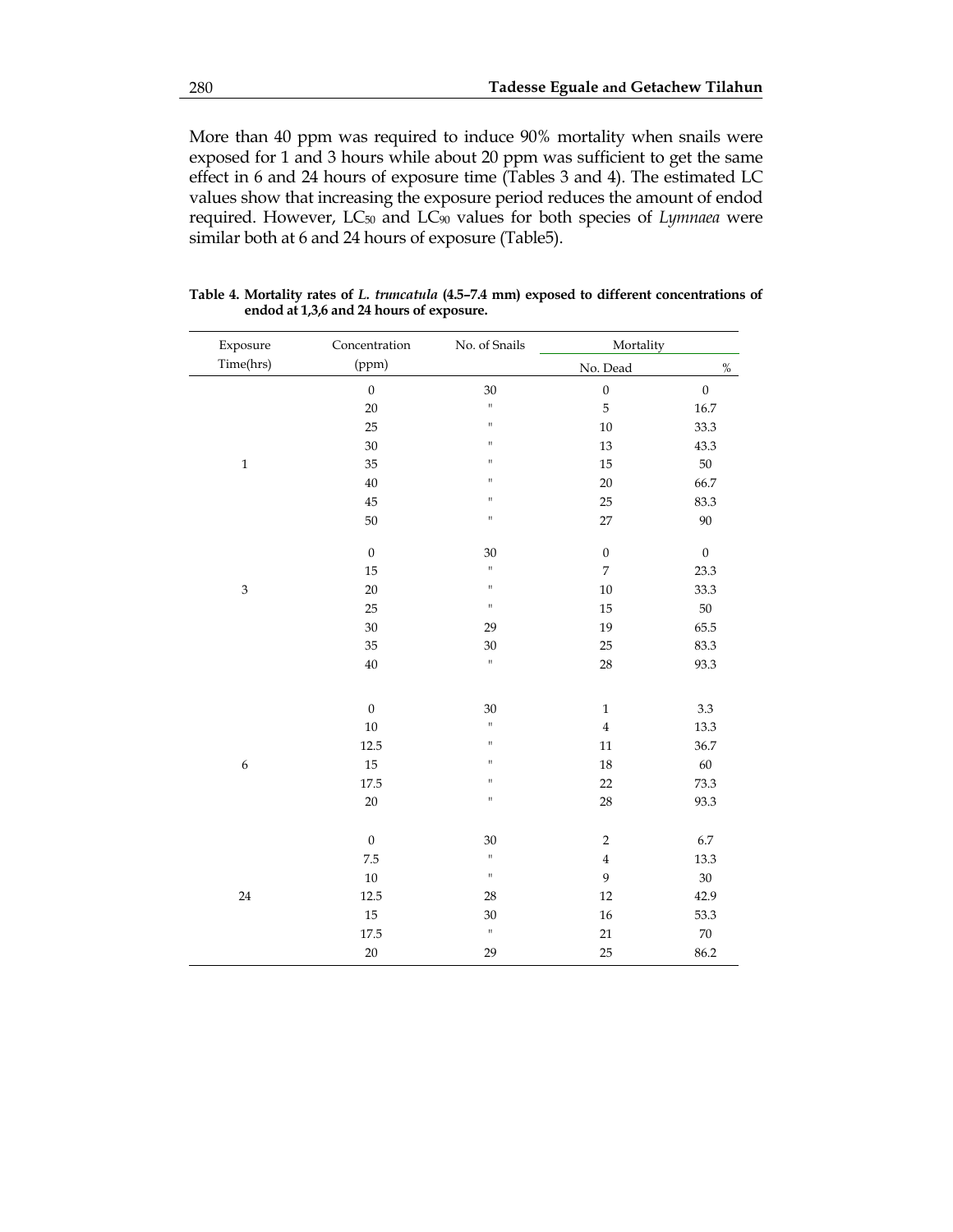| Exposure<br>time (hrs) | <b>Species</b>            | $LC_{50}$<br>(ppm) | LC90<br>(ppm) | $X^2$ | df             |
|------------------------|---------------------------|--------------------|---------------|-------|----------------|
|                        | L. natalensis (6-12.4mm)  | 21.3               | 48.9          | 6.41  | $\overline{4}$ |
| $\mathbf{1}$           | $(12.5-18.5mm)$           | 30.5               | 72.5          | 2.3   | $\overline{4}$ |
|                        | L. truncatula (4.5-7.4mm) | 31                 | 54.5          | 2.7   | 5              |
|                        | L. natalensis (6-12.4)    | 19.2               | 36.9          | 2.5   | 3              |
| 3                      | $(12.5-18.5mm)$           | 22                 | 44.1          | 0.03  | 3              |
|                        | L. truncatula (4.5-5.4mm) | 23                 | 41            | 2.5   | $\overline{4}$ |
|                        | L. natalensis (6-12.4mm)  | 12.8               | 18.9          | 0.08  | 3              |
| 6                      | $(12.5-18.5mm)$           | 14.2               | 21            | 1.15  | 3              |
|                        | L. truncatula (4.5-5.4mm) | 13.9               | 21.1          | 0.14  | $\overline{2}$ |
| 24                     | L. natalensis (6-12.4mm)  | 12.8               | 18.5          | 1.2   | $\overline{2}$ |
|                        | $(12.5-18.5mm)$           | 13.7               | 20            | 3.4   | 3              |
|                        | L. truncatula (4.5-5.4mm) | 12.4               | 21.7          | 3.5   | $\overline{4}$ |

**Table 5. Time-concentration relationship of endod against** *L. natalensis* **and** *L. truncatula.* 

# **DISCUSSION**

Snails vary in susceptibility to molluscucides for various reasons such as physiological differences between species, presence of trematode infection, difference in composition of water medium (hardness, pH, total dissolved solutes) (Aklilu Lemma and Yau, 1974). The results of the present work show that at about the same concentration both *L. natalensis* and *L. truncatula* are equally susceptible to endod. Aklilu Lemma (1970) found that LC90 value of endod on adult *L. natalensis* to be 28.9 ppm, which is higher than the present finding (22.8 ppm). This variation may be due to differences in type of endod used or in strain of snails. Aklilu Lemma and Yau (1974) observed susceptibility of *Biomphalaria* to endod and copper sulfate increases with increasing age, whereas susceptibility to pentachlrophenol decreases with increasing age. Although there was no marked difference, there was a slight decrease in susceptibility as the age (size) increases. This difference in susceptibility of different developmental stages of snails may be attributed to physiological and biological changes associated with the development of snails. The practical significance of the present finding is that in the field application of endod to control fasciolasis, it is better to apply when the populations of young snails dominate.

The results obtained from the study of time-concentration relationship is significant since it provides valuable information on the duration of time that endod should be applied in the field. At higher concentrations only a short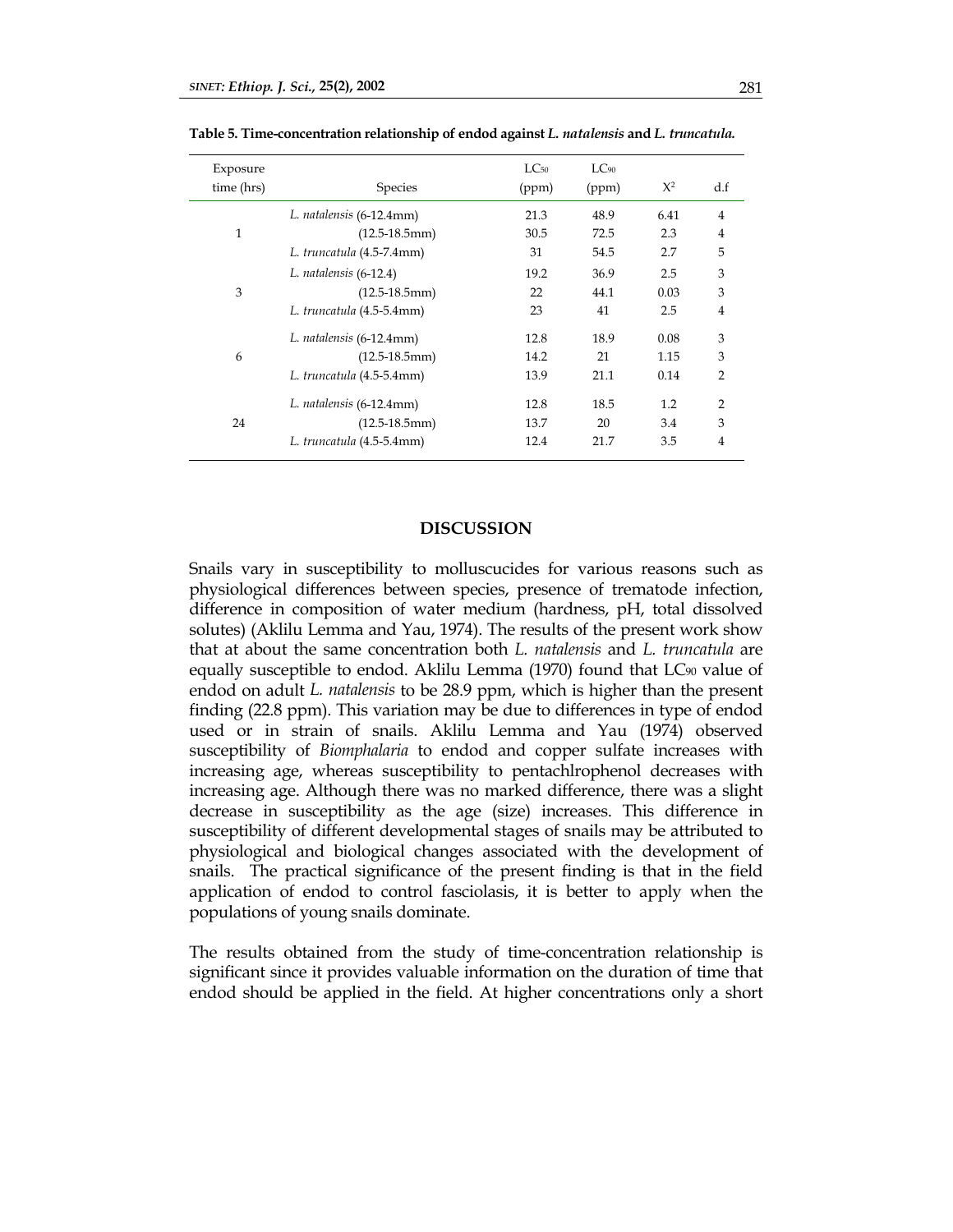period of exposure was required to induce 90% mortality. However, LC90 values for both snail species were identical both with 6 and 24 hours of exposure time. The 90% mortality result of *L. natelensis* for the exposure period of 6 and 24 hours reported by Aklilu Lemma (1970) is in agreement with the present finding. Concerning *Bulinus* and *Biomphalaria* snails Aklilu Lemma, in the same study, reported that at the exposure time of 6 hours 3 or more times concentration needed at 24 hours was required to produce 90% mortality. This unique property of *Lymnaea* snails may be due to their intrinsic nature whose tissues may allow absorption of a lethal dose in short period of time. Provided that there is no scarcity of endod, it is possible to use higher concentrations for short period. Field application of endod in slow moving water bodies does not need maintaining lethal concentration for 24 hours, since application for 6 hours have similar effect at the same concentration. The lethal effect of endod to small fish is a disadvantage shared with all molluscicides in use for control of schistosomiasis (WHO, 1965; Makhubu *et al.,* 1987). However, edible fish rarely breed in small streams and canals where fasciola transmitting snails *(L. natalensis*) breed (Aklilu Lemma, 1984). Additional data are needed to evaluate the effects of endod for this and other possible environmental hazards**.** *L truncatula,* intermediate host of *Fasciola hepatica*, is an amphibious snail living in shallow ponds, wet lands, small streams and temporary collection of water particularly where conditions are cool and humid (Brown, 1980). The snail activity in these areas is limited to short rainy seasons (Goll and Scott, 1979). Therefore, application of endod to such areas at the specific season when snails flourish is feasible since endod has low mammalian toxicity and biodegraded rapidly (Makhubu *et.al.,* 1987; Aklilu Lemma, 1984). Endod being a widely grown, relatively non-toxic natural product requiring minimal technological inputs and handling is more reliable in control of fascioliasis than commercial molluscicides. It has also been shown that the molluscicidal potency of endod remains fairly stable over a wide range of pH, temperature, UV-irradiation and in various concentrations of organic and inorganic materials (Aklilu Lemma and Yau, 1974). Further detailed studies should be conducted on ecology and biology of snail intermediate hosts and appropriate methods and period of applications of endod for control of fascioliasis in different agro-ecological zones.

### **ACKNOWLEDGEMENTS**

The authors would like to thank the Institute of Pathobiology, Addis Ababa University, for the provision of necessary materials and vehicle for transportation. The assistance of Mr. Nega Nigussie and Ms Demeku Nega in the collection of snails and laboratory support is gratefully appreciated.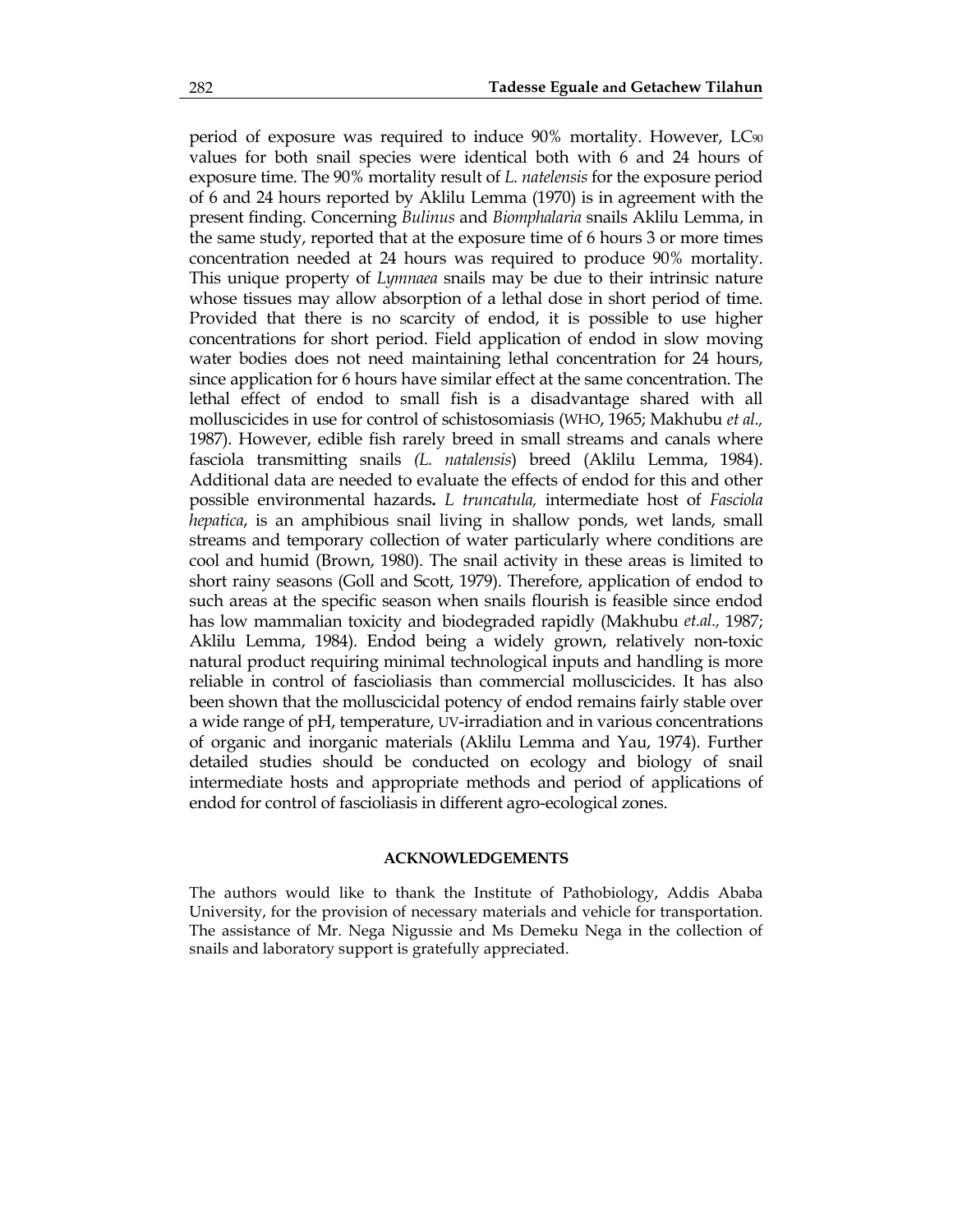#### **REFERENCES**

- 1. Aklilu Lemma (1970). Laboratory and field evaluation of the molluscicidal properties of *Phytolacca dodecandra*, *Bulletin of WHO* **42**:597–617.
- 2. Aklilu Lemma, Brody, G., Newell, G.W., Parkhurst, R.M. and Skinner, W.A. (1972). Studies on molluscicidal properties of Endod (*Phytolacca dodecandra*) - Increased potency with buthanol extraction. J. Parasito.**56**(1):104–107.
- 3. Aklilu Lemma. and Yau, P. (1974). Studies on molluscicidal properties of Endod (*Phytolacca dodecandra*) III - Stability and potency under different environmental conditions. *Ethiop. Med. J*. **13**:115–124.
- 4. Aklilu Lemma. and Heyneman, D. (1975). Molluscicidal properties of Endod (*Phytolacca dodecandra*): - Pilot scale production of the water extract, Unpublished Research Note No. 11. Institute of Pathobiology, Addis Ababa University.
- 5. Aklilu Lemma (1984). Another development in Schistosomiasis: The case of Endod for use as molluscicide. Background and historical review, *Phytolacca dodecandra* (Endod). *Tyccoly Int. Pub. Ltd. London,* pp*.* 12–44.
- 6. Bahru Gemechu and Ephraim Mamo (1979). A preliminary survey of bovine Fascioliasis in Ethiopia. *Eth. J. Agric. Sci*. **1**(1):5–12.
- 7. Blood, D.C. and Radostits, O.M. (1989). *Veterinary Medicine*: A textbook of the Diseases of Cattle, Sheep, Pigs, Goats and Horses, 7<sup>th</sup> ed. ELBS, Bailliere Tindall.
- 8. Brown, D., (1980). Fresh water snails of Africa and their medical importance, 1<sup>st</sup>ed. Taylor and Francis Ltd, London, pp. 135–142.
- 9. Graber, M. (1975). Helminthes and heliminthiasis of domestic and wild animals in Ethiopia. *Bul. Ani. Hlth. and Prod. Afr*. **23**:57–86.
- 10. Goll, P.H. and Scott J.M. (1979). Fascioliasis in Ethiopian central highlands, I. Dynamics of intermediate snail host population and their relation to infection in sheep, published by Center Over Seas Pest Research, College House, Wrights Jane, London, pp. 1–20.
- 11. Healy, M.J. (1988). Estimating LD50s without a computer. *Parasitology Today* **4**(1):25–27.
- 12. Lambert, J.D.H., Temmink, J.H.M, Marquish J., Parkhurst, R.M., Lugi, CH.B., Lemmich, E., Legesse WoldeYohannes and De Savingy, D. (1991). Endod: Safety Evaluation of Plant Molluscicides. *Regulatory Toxicology and Pharmacology* **14:**189–201.
- 13. Legesse Weldeyohanis, Tigist Demeke and Lambert, J.D. (1987). Cultivation studies of *Phytolacca dodecandra* and its role in Schistosomiasis control, Endod II (*Phytolacca dodecandra)*: Report of the 2nd Int. workshop on Endod. Council on Intl and public affairs, New York, pp.81–87.
- 14. Makhubu, L. Aklilu Lemma and Heynmen, D. (1987). Endod toxicology and outline of preliminary discussions (Report of expert group meeting) united nations, Newyork, 27–28 February 1986) Endod II.Council on Int. Public. Affairs, Newyork, pp. 120–148.
- 15. Ngategize, P.K., Tekleye Bekele and Getachew Tilahun (1993). Financial losses caused by ovine fascioliasis in the Ethiopian highlands. *Trop. Anim. Hlth. Prod*. **25:**155–161.
- 16. Over, H.J. (1982). Ecological basis of parasite control, Trematodes with special reference to Fascioliasis. *Vet. Parasitol* **11**:85–95.